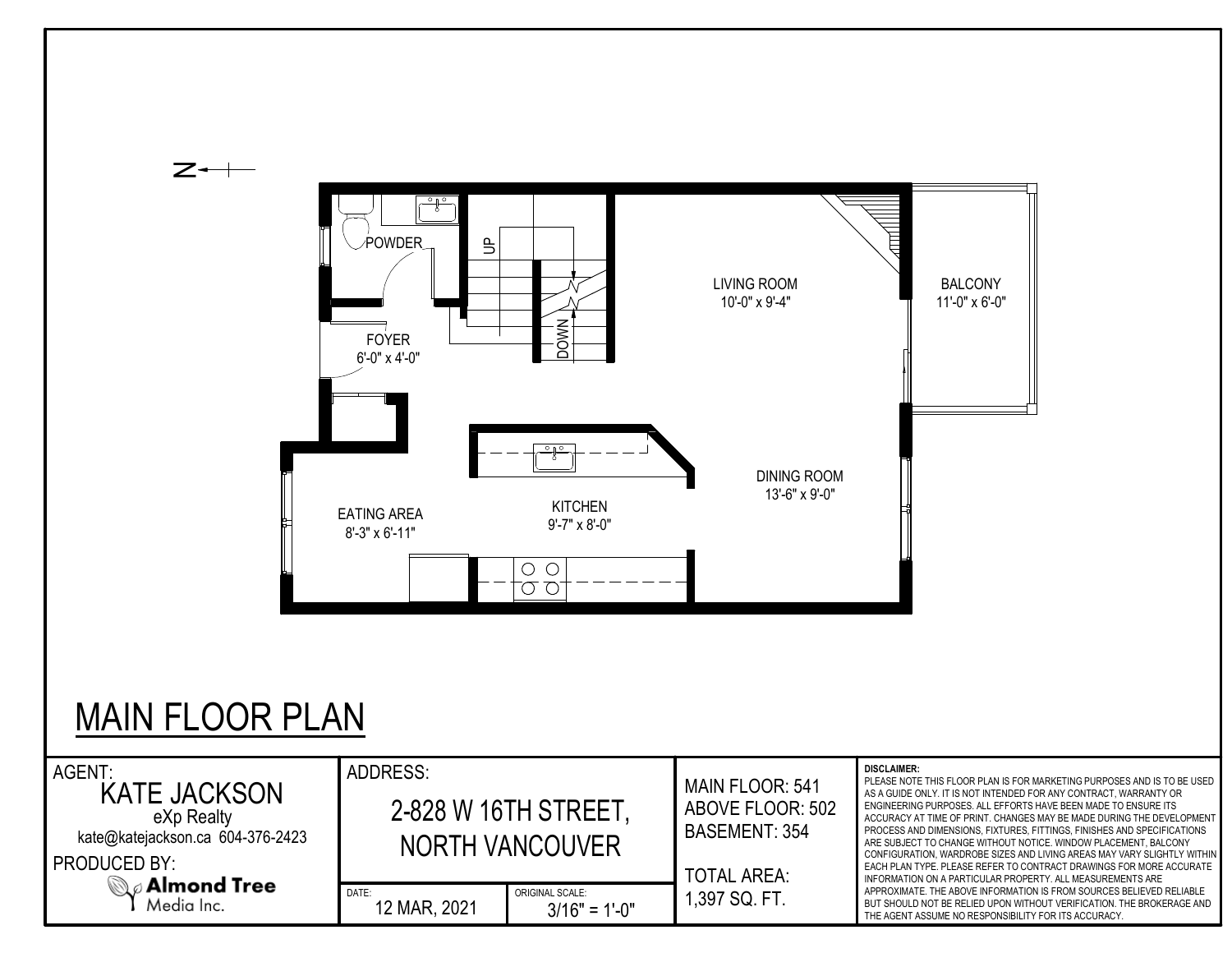

## BASEMENT PLAN

| AGENT:<br><b>KATE JACKSON</b><br>eXp Realty                                                              | ADDRESS:<br>2-828 W 16TH STREET. |                                    | <b>MAIN FLOOR: 541</b><br>ABOVE FLOOR: 502<br>BASEMENT: 354<br><b>TOTAL AREA:</b> | <b>DISCLAIMER:</b><br>PLEASE NOTE THIS FLOOR PLAN IS FOR MARKETING PURPOSES AND IS TO BE USED<br>AS A GUIDE ONLY. IT IS NOT INTENDED FOR ANY CONTRACT, WARRANTY OR<br>ENGINEERING PURPOSES. ALL EFFORTS HAVE BEEN MADE TO ENSURE ITS<br>ACCURACY AT TIME OF PRINT. CHANGES MAY BE MADE DURING THE DEVELOPMENT<br>PROCESS AND DIMENSIONS, FIXTURES, FITTINGS, FINISHES AND SPECIFICATIONS<br>ARE SUBJECT TO CHANGE WITHOUT NOTICE. WINDOW PLACEMENT. BALCONY<br>CONFIGURATION, WARDROBE SIZES AND LIVING AREAS MAY VARY SLIGHTLY WITHIN<br>EACH PLAN TYPE. PLEASE REFER TO CONTRACT DRAWINGS FOR MORE ACCURATE<br>INFORMATION ON A PARTICULAR PROPERTY. ALL MEASUREMENTS ARE |
|----------------------------------------------------------------------------------------------------------|----------------------------------|------------------------------------|-----------------------------------------------------------------------------------|-----------------------------------------------------------------------------------------------------------------------------------------------------------------------------------------------------------------------------------------------------------------------------------------------------------------------------------------------------------------------------------------------------------------------------------------------------------------------------------------------------------------------------------------------------------------------------------------------------------------------------------------------------------------------------|
| kate@katejackson.ca 604-376-2423<br><b>PRODUCED BY:</b><br>$\mathbb{Q}_{\ell}$ Almond Tree<br>Media Inc. | NORTH VANCOUVER                  |                                    |                                                                                   |                                                                                                                                                                                                                                                                                                                                                                                                                                                                                                                                                                                                                                                                             |
|                                                                                                          | DATE:<br>12 MAR, 2021            | ORIGINAL SCALE:<br>$3/16" = 1'-0"$ | 1,397 SQ. FT.                                                                     | APPROXIMATE. THE ABOVE INFORMATION IS FROM SOURCES BELIEVED RELIABLE<br>BUT SHOULD NOT BE RELIED UPON WITHOUT VERIFICATION. THE BROKERAGE AND<br>THE AGENT ASSUME NO RESPONSIBILITY FOR ITS ACCURACY.                                                                                                                                                                                                                                                                                                                                                                                                                                                                       |